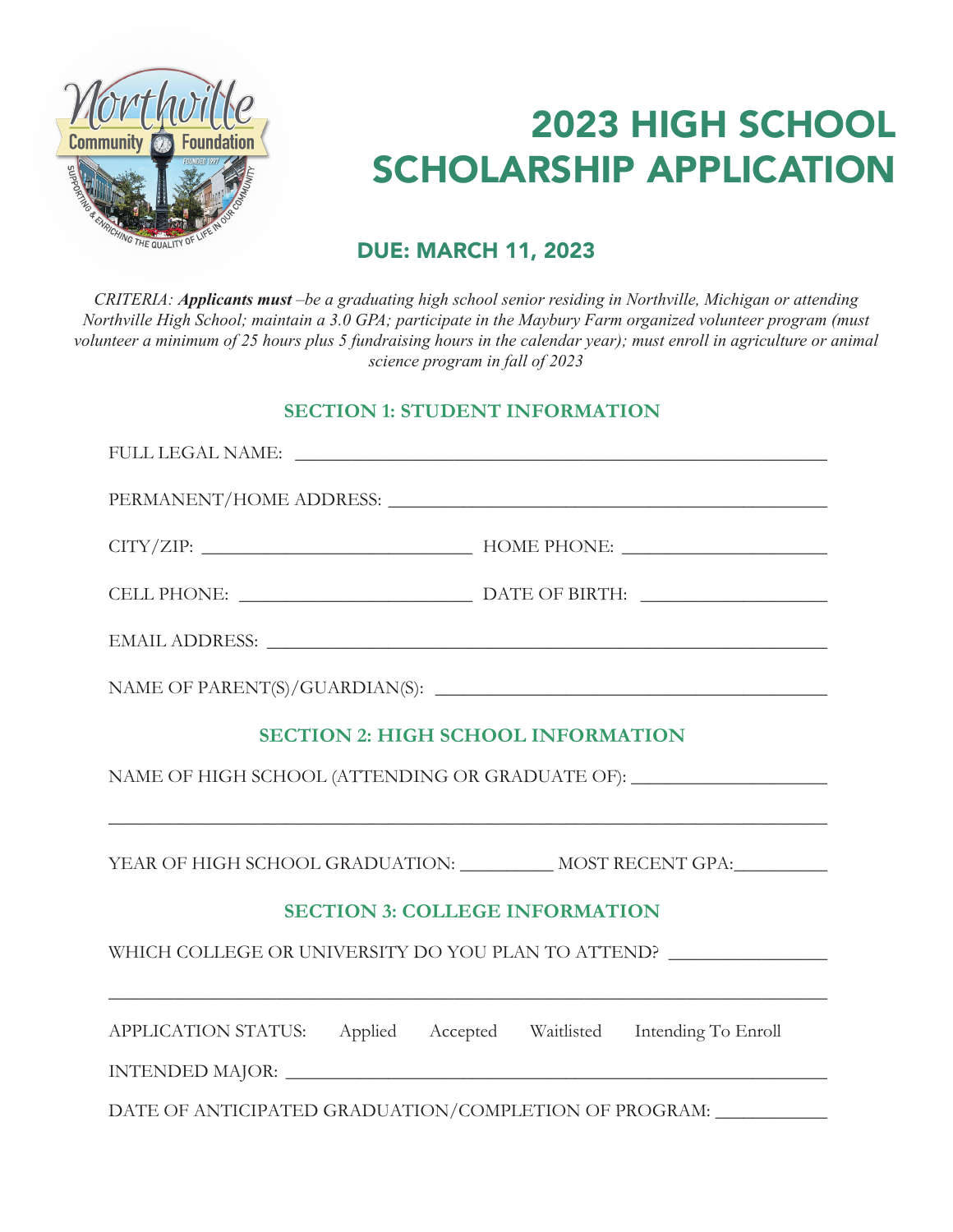#### **SECTION 4: ACTIVITIES & COMMUNITY INVOLVEMENT**

| <b>SCHOOL ACTIVITIES</b> |                                  |                                  |  |
|--------------------------|----------------------------------|----------------------------------|--|
| <b>ACTIVITY OR CLUB</b>  | <b>CIRCLE</b><br><b>GRADE(S)</b> | <b>LEADERSHIP ROLE OR AWARDS</b> |  |
|                          | $9 - 10 - 11 - 12$               |                                  |  |
|                          | $9 - 10 - 11 - 12$               |                                  |  |
|                          | $9 - 10 - 11 - 12$               |                                  |  |
|                          | $9 - 10 - 11 - 12$               |                                  |  |

#### **ATHLETIC PARTICIPATION**

| <b>SPORT</b> | <b>CIRCLE</b><br><b>GRADE(S)</b> | <b>LEADERSHIP ROLE OR AWARDS</b> |
|--------------|----------------------------------|----------------------------------|
|              | $9 - 10 - 11 - 12$               |                                  |
|              | $9 - 10 - 11 - 12$               |                                  |
|              | $9 - 10 - 11 - 12$               |                                  |
|              | $9 - 10 - 11 - 12$               |                                  |
|              |                                  |                                  |

#### **MAYBURY FARM VOLUNTEER ACTIVITIES**

| <b>ACTIVITY</b> | <b>CIRCLE</b><br><b>GRADE(S)</b> | <b>DATES AND HOURS</b><br><b>VOLUNTEERED</b> | <b>WAS THIS A</b><br><b>VOLUNTEER</b><br><b>OPPORTUNITY?</b> |
|-----------------|----------------------------------|----------------------------------------------|--------------------------------------------------------------|
|                 | $9 - 10 - 11 - 12$               |                                              | 'N                                                           |
|                 | $9 - 10 - 11 - 12$               |                                              | Y / N                                                        |
|                 | $9 - 10 - 11 - 12$               |                                              | Y / N                                                        |
|                 | $9 - 10 - 11 - 12$               |                                              | Y / N                                                        |
|                 | $9 - 10 - 11 - 12$               |                                              | Y / N                                                        |
|                 | $9 - 10 - 11 - 12$               |                                              | Y<br>$^\prime\,$ N                                           |
|                 | $9 - 10 - 11 - 12$               |                                              | Y<br>$^\prime\,$ N                                           |
|                 | $9 - 10 - 11 - 12$               |                                              |                                                              |

#### **WORK EXPERIENCE**

| <b>EMPLOYER</b> | YEAR(S) | <b>POSITION &amp; HRS. WORKED/WEEK</b> |  |
|-----------------|---------|----------------------------------------|--|
|                 |         |                                        |  |
|                 |         |                                        |  |
|                 |         |                                        |  |
|                 |         |                                        |  |

#### **RECOGNITION ~ HONORS ~ AWARDS**

*Please list any awards or honors you may have received that were not previously mentioned.* \_\_\_\_\_\_\_\_\_\_\_\_\_\_\_\_\_\_\_\_\_\_\_\_\_\_\_\_\_\_\_\_\_\_\_\_\_\_\_\_\_\_\_\_\_\_\_\_\_\_\_\_\_\_\_\_\_\_\_\_\_\_\_\_\_\_\_\_\_\_\_\_\_\_\_\_\_\_\_\_\_\_\_

\_\_\_\_\_\_\_\_\_\_\_\_\_\_\_\_\_\_\_\_\_\_\_\_\_\_\_\_\_\_\_\_\_\_\_\_\_\_\_\_\_\_\_\_\_\_\_\_\_\_\_\_\_\_\_\_\_\_\_\_\_\_\_\_\_\_\_\_\_\_\_\_\_\_\_\_\_\_\_\_\_\_\_

\_\_\_\_\_\_\_\_\_\_\_\_\_\_\_\_\_\_\_\_\_\_\_\_\_\_\_\_\_\_\_\_\_\_\_\_\_\_\_\_\_\_\_\_\_\_\_\_\_\_\_\_\_\_\_\_\_\_\_\_\_\_\_\_\_\_\_\_\_\_\_\_\_\_\_\_\_\_\_\_\_\_\_